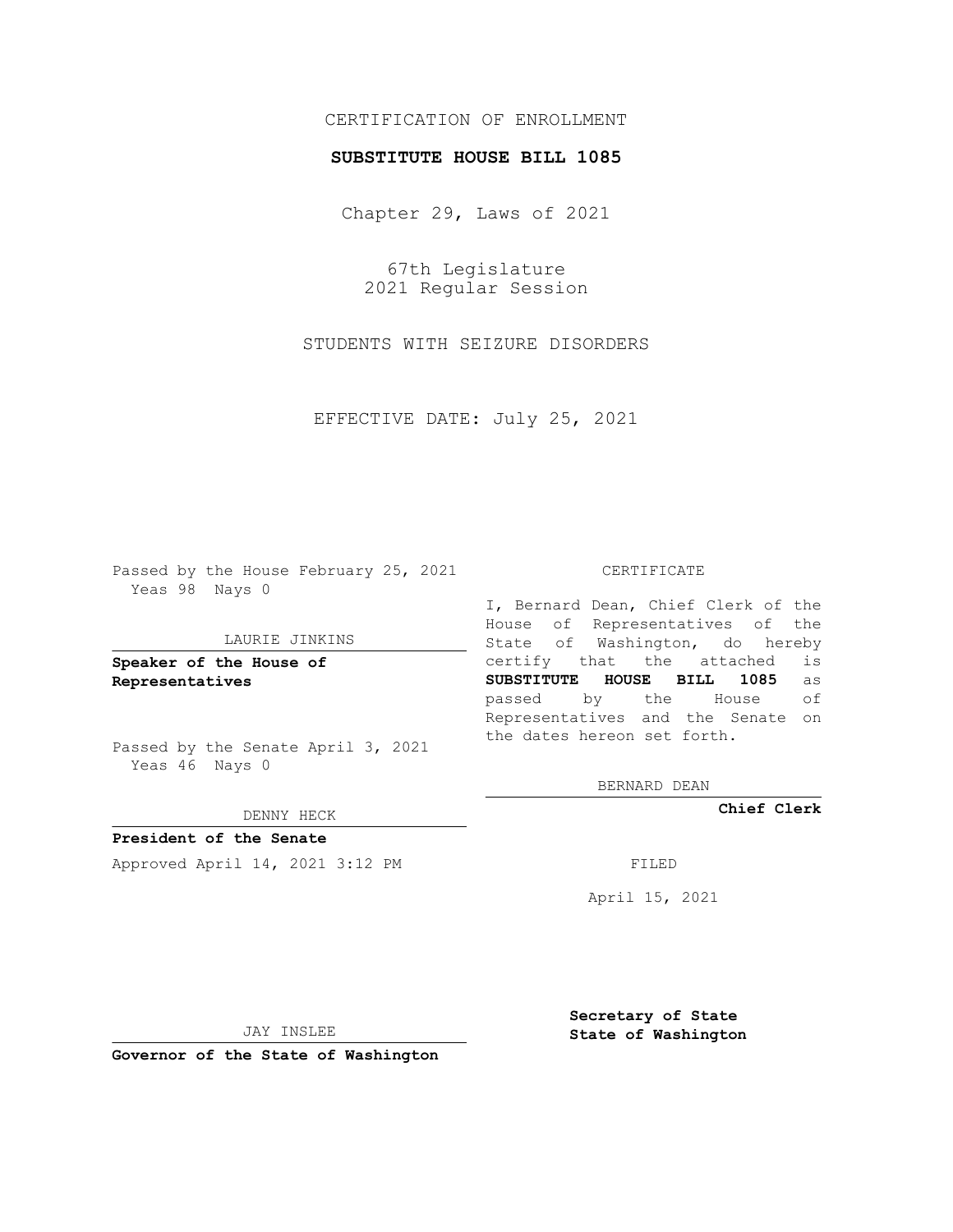## **SUBSTITUTE HOUSE BILL 1085**

Passed Legislature - 2021 Regular Session

**State of Washington 67th Legislature 2021 Regular Session**

By House Education (originally sponsored by Representatives Kloba, Vick, Volz, Leavitt, Ramel, Hoff, Graham, Chopp, Lovick, Stokesbary, and Pollet)

READ FIRST TIME 02/15/21.

 AN ACT Relating to promoting a safe learning environment for students with seizure disorders; amending RCW 28A.210.260 and 28A.210.350; adding a new section to chapter 28A.210 RCW; and adding 4 a new section to chapter 28A.235 RCW.

5 BE IT ENACTED BY THE LEGISLATURE OF THE STATE OF WASHINGTON:

6 NEW SECTION. **Sec. 1.** A new section is added to chapter 28A.210 7 RCW to read as follows:

8 (1) School districts shall provide individual health plans for 9 students with epilepsy or other seizure disorders, subject to the 10 following conditions:

11 (a) The board of directors of the school district shall adopt and 12 periodically revise policies to be followed for students with 13 epilepsy or other seizure disorders. The policies must cover, but 14 need not be limited to, the following subjects:

15 (i) The acquisition of parent requests and instructions;

16 (ii) The acquisition of orders from licensed health professionals 17 prescribing within the scope of their prescriptive authority for 18 monitoring and treatment of seizure disorders at school;

19 (iii) The provision for storage of medical equipment and 20 medication provided by the parent;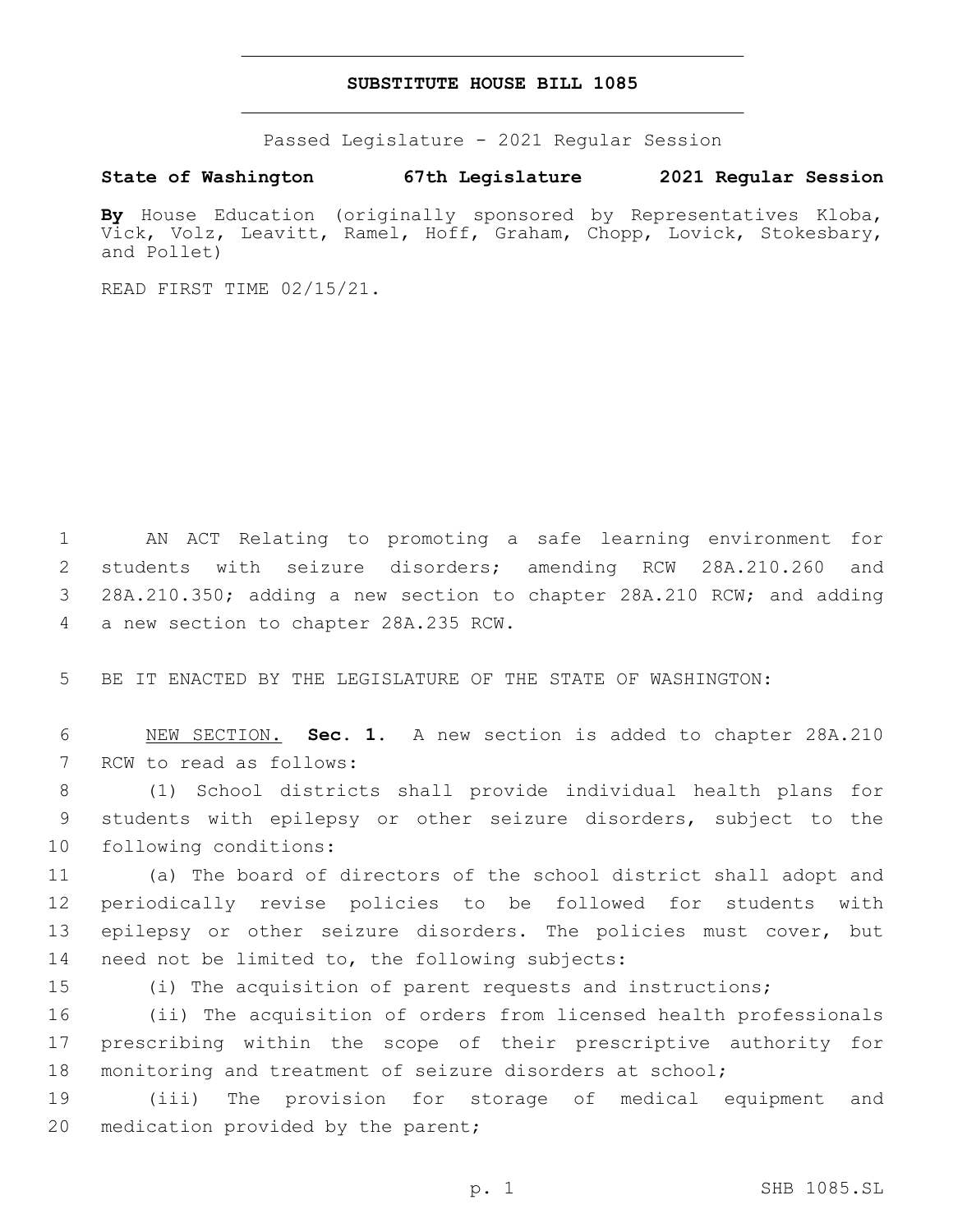(iv) The establishment of school policy exceptions necessary to accommodate the students' needs related to epilepsy or other seizure disorders as described in the individual health plan;

(v) The development of individual emergency plans;

 (vi) The distribution of the individual health plan to appropriate staff based on the students' needs and staff level of 7 contact with the student;

 (vii) The possession of legal documents for parent-designated 9 adults to provide care, if needed; and

 (viii) The updating of the individual health plan at least 11 annually; and

 (b) The board of directors, in the course of developing the policies in (a) of this subsection, shall consult with one or more licensed physicians or nurses, or appropriate personnel from a national epilepsy organization that offers seizure training and education for school nurses and other school personnel.

 (2)(a) The board of directors shall designate a professional person licensed under chapter 18.71, 18.57, or 18.79 RCW as it applies to registered nurses and advanced registered nurse practitioners, to consult and coordinate with the student's parents and health care provider, and train and supervise the appropriate school district personnel in proper procedures for care for students with epilepsy or other seizure disorders to ensure a safe, therapeutic learning environment. Training required under this subsection (2)(a) may also be provided by a national organization that offers training for school nurses for managing students with seizures and seizure training for school personnel.

 (b)(i) Parent-designated adults who are school district employees must receive training in accordance with (a) of this subsection (2).

 (ii) Parent-designated adults who are not school district employees must show evidence of training in proper procedures for care of students with epilepsy or other seizure disorders. Training required under this subsection (2)(b)(ii) may be provided by a national organization that offers training for school nurses for managing students with seizures and seizure training for school 36 personnel.

 (iii) The professional person designated under (a) of this subsection (2) is not responsible for the supervision of the parent-designated adult for procedures authorized by the parents.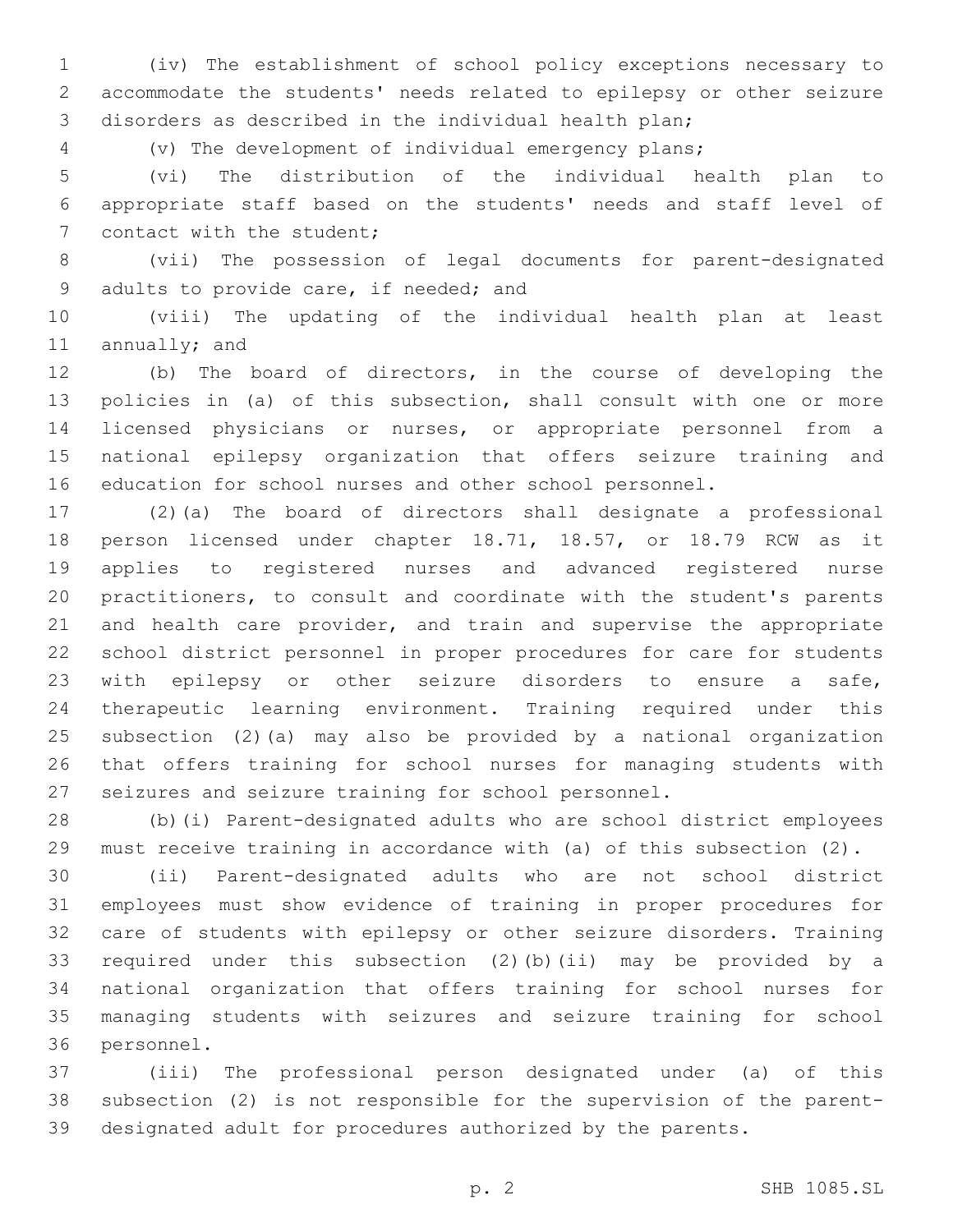(3)(a) To be eligible to be a parent-designated adult, a school district employee not licensed under chapter 18.79 RCW shall file, without coercion by the employer, a voluntary written, current, and unexpired letter of intent stating the employee's willingness to be a parent-designated adult. If a school district employee who is not licensed under chapter 18.79 RCW chooses not to file a letter under this section, the employee may not be subject to any employer reprisal or disciplinary action for refusing to file a letter.

 (b)(i) For the purposes of this section, "parent-designated adult" means a parent-designated adult who: (A) Volunteers for the designation; (B) receives additional training from a health care professional or expert in care for epilepsy or other seizure disorders selected by the parents; and (C) provides care for the 14 child consistent with the individual health plan.

(ii) A parent-designated adult may be a school district employee.

 (4) Nothing in this section is intended to supersede or otherwise modify nurse delegation requirements established in RCW 18.79.260.

(5) This section applies beginning with the 2022-23 school year.

 **Sec. 2.** RCW 28A.210.260 and 2019 c 314 s 41 are each amended to 20 read as follows:

 (1) Public school districts and private schools which conduct any of grades kindergarten through the twelfth grade may provide for the administration of oral medication, topical medication, eye drops, ear drops, or nasal spray, of any nature to students who are in the custody of the school district or school at the time of administration, but are not required to do so by this section, 27 subject to the following conditions:

 (a) The board of directors of the public school district or the 29 governing board of the private school or, if none, the chief administrator of the private school shall adopt policies which address the designation of employees who may administer oral medications, topical medications, eye drops, ear drops, or nasal spray to students, the acquisition of parent requests and instructions, and the acquisition of requests from licensed health professionals prescribing within the scope of their prescriptive authority and instructions regarding students who require medication for more than fifteen consecutive school days, the identification of the medication to be administered, the means of safekeeping medications with special attention given to the safeguarding of

p. 3 SHB 1085.SL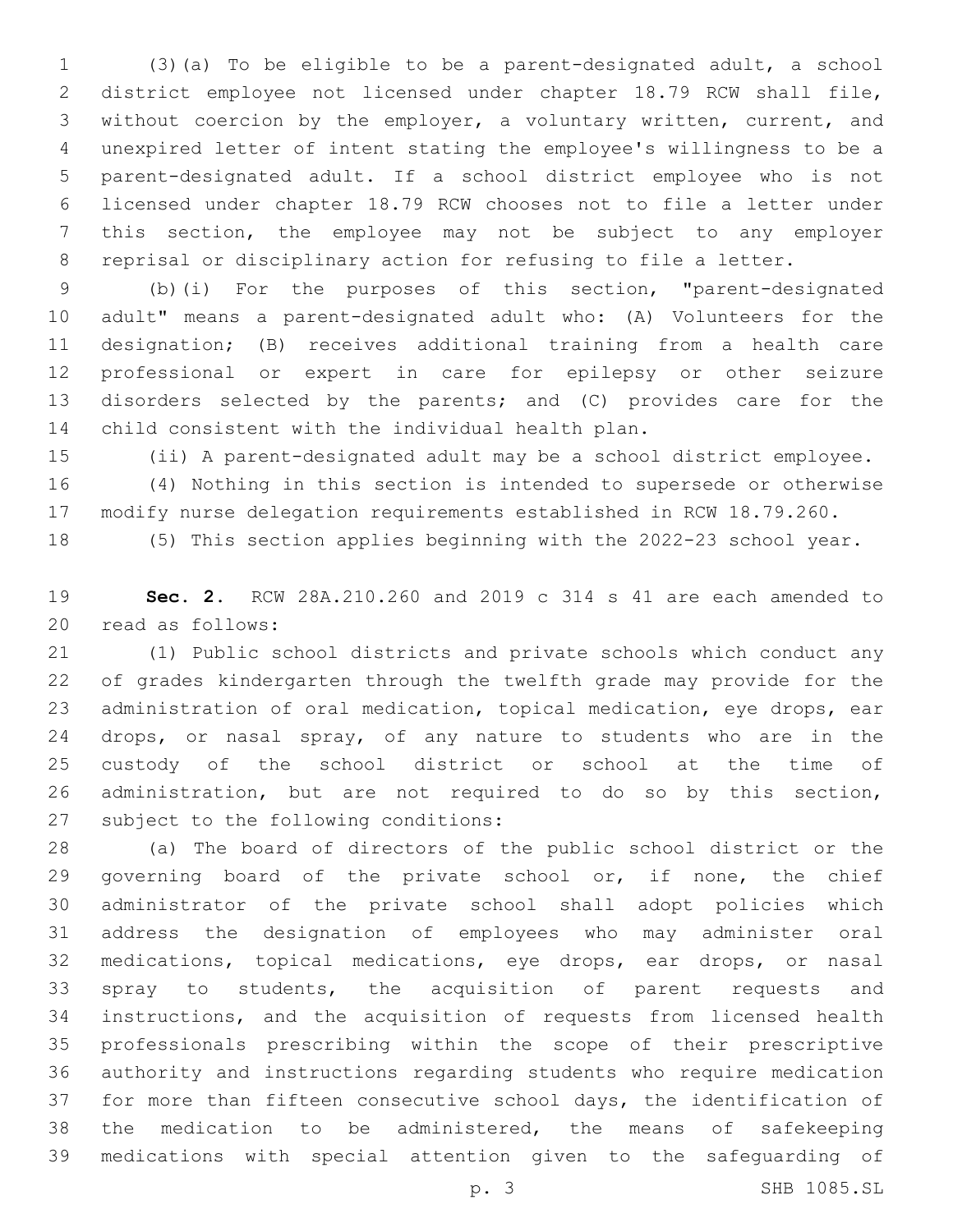legend drugs as defined in chapter 69.41 RCW, and the means of maintaining a record of the administration of such medication. Policies adopted in accordance with this subsection (1) may not permit a school nurse to delegate the responsibility to administer student medications to a parent-designated adult who is not a school 6 employee;

 (b) The board of directors shall seek advice from one or more licensed physicians or nurses in the course of developing the 9 foregoing policies;

 (c) The public school district or private school is in receipt of a written, current and unexpired request from a parent, or a legal guardian, or other person having legal control over the student to 13 administer the medication to the student;

 (d) The public school district or the private school is in receipt of: (i) A written, current and unexpired request from a licensed health professional prescribing within the scope of his or her prescriptive authority for administration of the medication, as there exists a valid health reason which makes administration of such medication advisable during the hours when school is in session or the hours in which the student is under the supervision of school officials; and (ii) written, current and unexpired instructions from such licensed health professional prescribing within the scope of his or her prescriptive authority regarding the administration of prescribed medication to students who require medication for more 25 than fifteen consecutive workdays;

 (e) The medication is administered by an employee designated by or pursuant to the policies adopted pursuant to (a) of this subsection and in substantial compliance with the prescription of a licensed health professional prescribing within the scope of his or her prescriptive authority or the written instructions provided 31 pursuant to (d) of this subsection  $($ . If a school nurse is on the premises, a nasal spray that is a legend drug or a controlled 33 substance must be administered by the school nurse. If no school nurse is on the premises, a nasal spray that is a legend drug or a controlled substance may be administered by a trained school employee or parent-designated adult who is not a school nurse. The board of directors shall allow school personnel, who have received appropriate training and volunteered for such training, to administer a nasal 39 spray that is a legend drug or a controlled substance. After a school 40 employee who is not a school nurse administers a nasal spray that is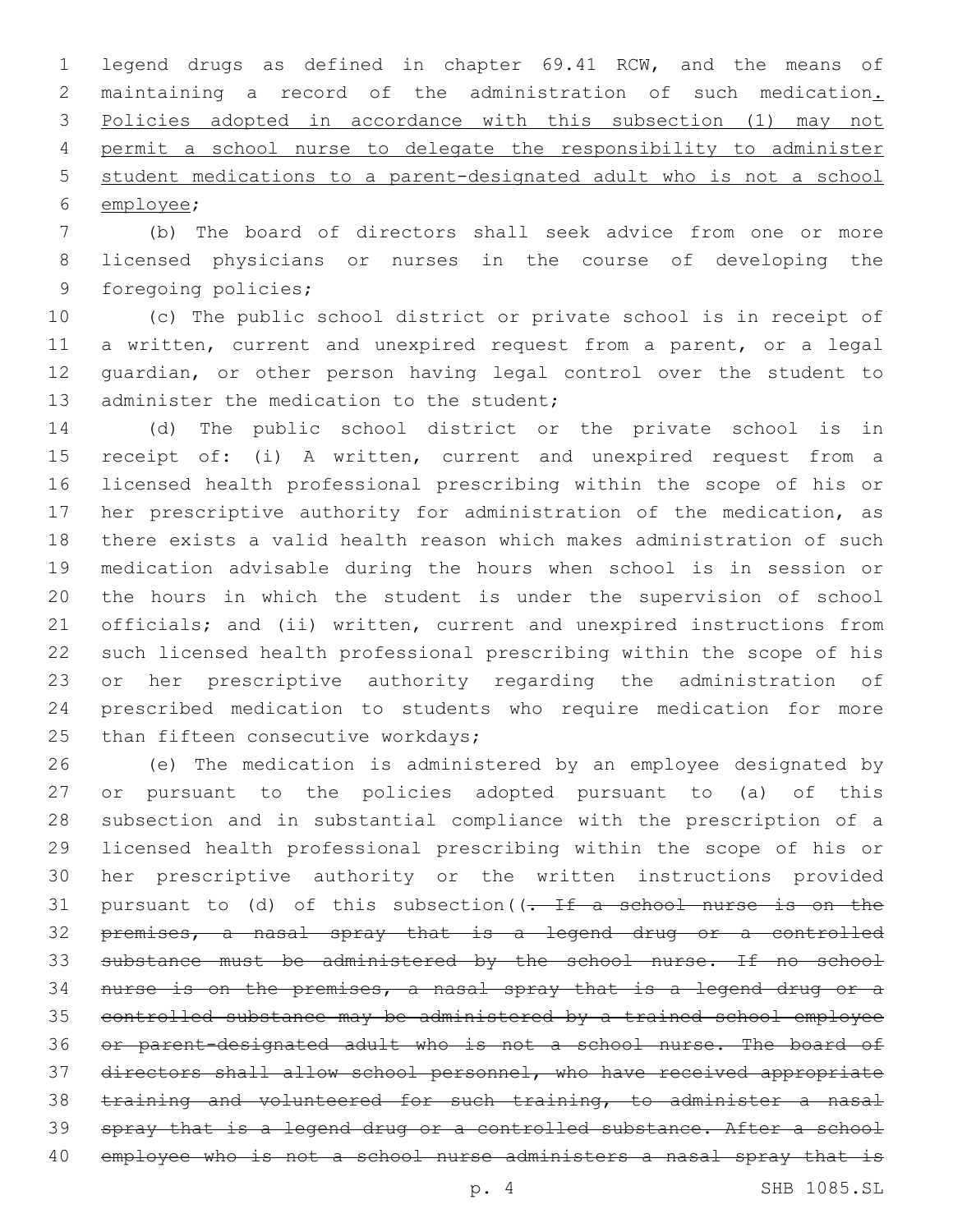1 a legend drug or a controlled substance, the employee shall summon emergency medical assistance as soon as practicable));

 (f) The medication is first examined by the employee administering the same to determine in his or her judgment that it appears to be in the original container and to be properly labeled; ((and))

 (g) The board of directors shall designate a professional person 8 licensed pursuant to chapter 18.71 ((RCW)) or ((chapter)) 18.79 RCW as it applies to registered nurses and advanced registered nurse 10 practitioners, to delegate to, train, and supervise the designated 11 school district personnel in proper medication procedures; and

 (h) To be eligible to be a parent-designated adult, a school district employee not licensed under chapter 18.79 RCW must file, 14 without coercion by the employer, a voluntary written, current, and unexpired letter of intent stating the employee's willingness to be a 16 parent-designated adult. If a school district employee who is not licensed under chapter 18.79 RCW chooses not to file a letter under 18 this section, the employee ((shall)) may not be subject to any employer reprisal or disciplinary action for refusing to file a letter. A parent-designated adult must be a volunteer, who may be a 21 school district employee((, who receives additional training from a health care professional or expert in epileptic seizure care selected 23 by the parents, and who provides care for the child consistent with 24 the individual health plan; and

 (i) The board of directors shall designate a professional person licensed under chapter 18.71, 18.57, or 18.79 RCW as it applies to 27 registered nurses and advanced registered nurse practitioners, to consult and coordinate with the student's parents and health care 29 provider, and train and supervise the appropriate school district personnel in proper procedures for care for students with epilepsy to ensure a safe, therapeutic learning environment. Training may also be provided by an epilepsy educator who is nationally certified. Parent- designated adults who are school employees are required to receive the training provided under this subsection. Parent-designated adults who are not school employees must show evidence of comparable training. The parent-designated adult must also receive additional training as established in (h) of this subsection for the additional care the parents have authorized the parent-designated adult to **provide)**). The professional person designated under this subsection